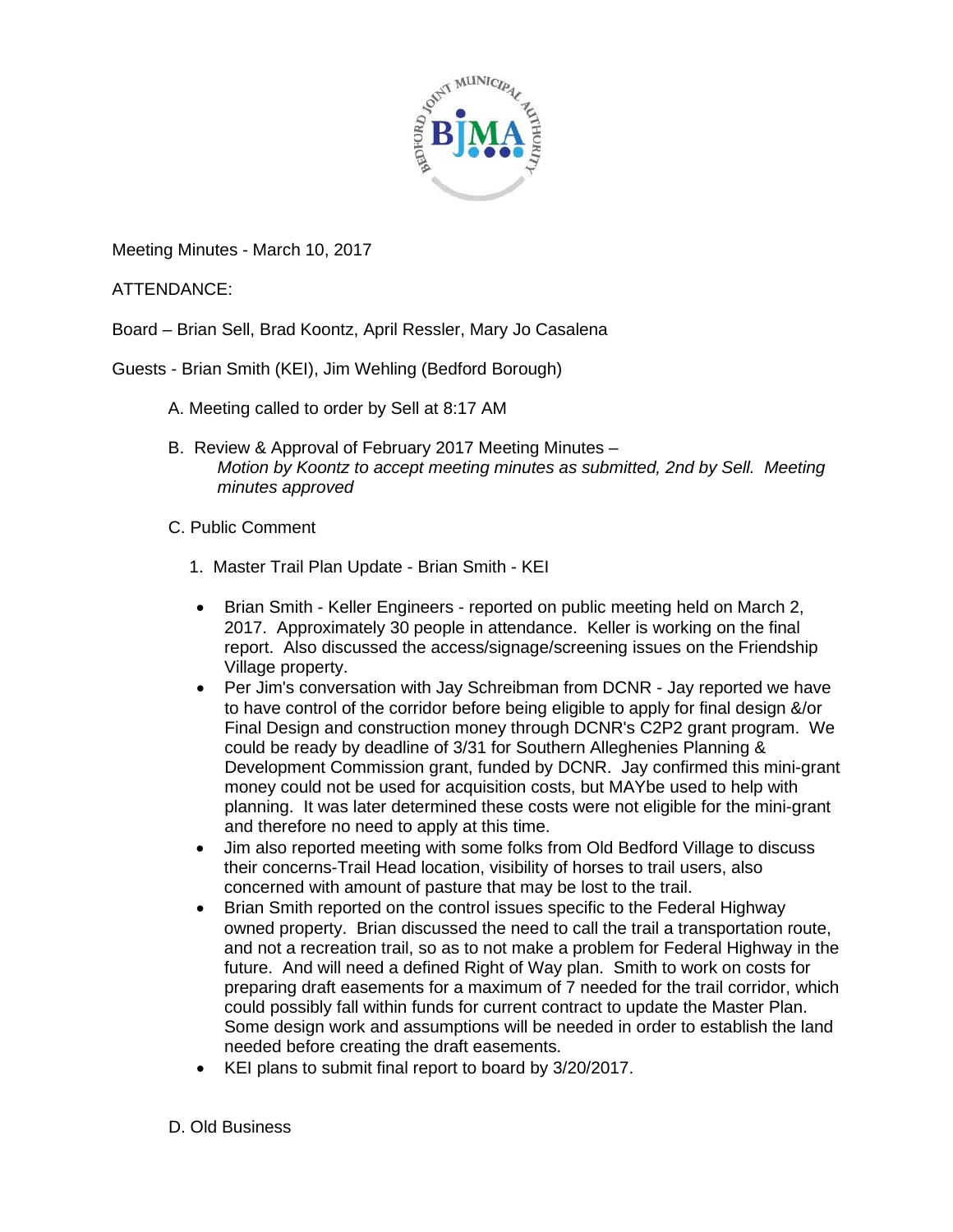- DCNR Final payment paperwork Koontz has documentation all prepared to submit with request for \$48,829.57 of the remaining \$57,710 which was remaining. Koontz is including a note that we will entertain receipt of the remaining balance of \$8,880.43 to use toward northern phase.
- Boulders have been installed at trailhead by Shane Vent, Bedford Borough also installed new trail use only & no overnight parking signage - BJMA to send thank you note to each for their contributions
- Wildlife Boxes March 18th will be the installation date. Mr. Barnes will let students know of the date & encourage students to participate. Wehling prepared a work day plan for the installation and will be recruiting volunteers
- Dead Tree Removal Jim Davidson has taken down 5 trees already and still working to finish the work. His barrels and cones are still in place. Wehling will talk to Jim on status.
- Donation Boxes Wehling prepared model of Boxes & working with Vo-Tech students to build 2 boxes by the end of the school year. We will need to provide the 2x2 steel post, 5' long.
- Fence Post Signs Installation 13 more signs installed. 7 more to be installed.
- Bike Rack Installation Wehling prepared a Work Day schedule for volunteers to assist with various maintenance projects throughout the year. - see attached schedule. The bike racks are scheduled to be installed during the April 1st work day. Wehling to work with the Elks on location of bike rack, 2nd one to be installed at Springs trailhead
- E. New Business
	- Camera for documenting trail usage Camera is ordered. Need to decide if should notify public or not.
- F. Reports of Officers
	- 1. Chairman
	- 2. V Chairman
	- 3. Secretary mentioned the need to replace trail signage at Fort Bedford Park since still showing trail to Springs as proposed. Wehling reported that signage already in works to replace existing sign with one about the Fort Bedford Museum and to add another sign in similar look/design as the weathered steel signs which will provide trail information. Mari Pat Beene & MDL Manufacturing working on together. Wehling to clarify if BJMA has any expense in the new signage.
	- 4. Treasurer
		- Treasurer's report attached
		- Motion by Ressler to pay bill to Keller, 2nd by Casalena, motion carried
	- 5. Secretary Treasurer reported that there is a group interested in developing bike trails around the Lake Koon and Lake Gordon. City of Cumberland is in favor of the project, but the property is located in Pennsylvania, on Buchanan State Park land which abuts Rocky Gap State Park.

*Motion to Adjourn Meeting by Ressler at 10:00 AM; 2nd by Sell. Meeting adjourned.*

Next meeting April 14, 2017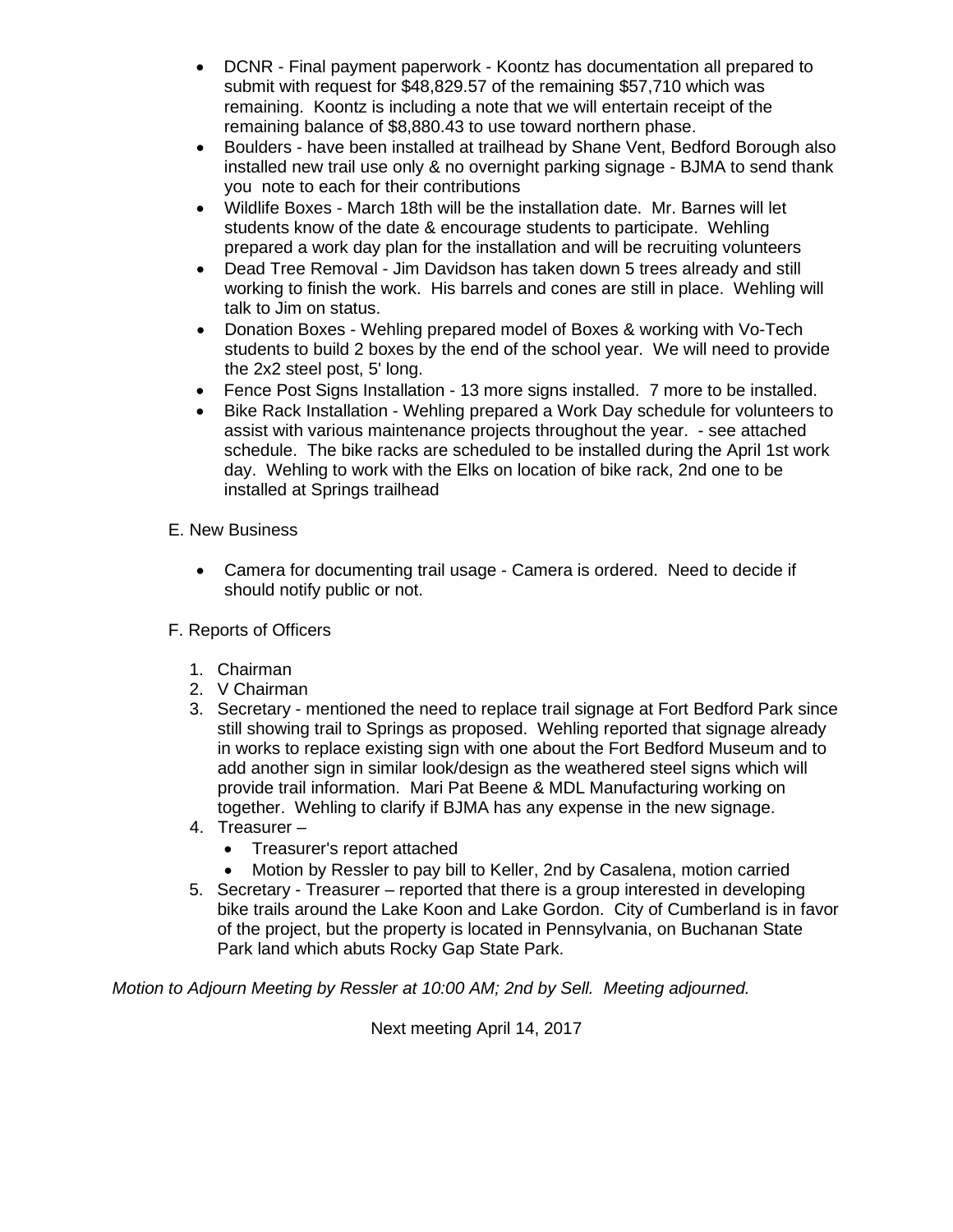| <b>BJMA Treasurer's report</b><br>3/10/2017       |                 |  |
|---------------------------------------------------|-----------------|--|
| <b>Current checking</b><br><b>Current savings</b> | 1,082<br>39,674 |  |
| <b>Total</b>                                      | <u>40,756</u>   |  |
| Deposits                                          |                 |  |
| Fence 8 @ \$60<br>Interest                        | 420<br>6        |  |
| <b>Total deposits</b>                             | <u>426</u>      |  |
| <b>Disbursements</b>                              |                 |  |
| <b>KEI</b>                                        | 8,606           |  |
| <b>Total Disbursements</b>                        | 8.bl            |  |
| <b>Transfers</b>                                  |                 |  |
| <b>Accounts receivable</b>                        |                 |  |
| Credit card rebates                               | 4               |  |
| <b>Funds to be billed</b>                         |                 |  |
| <b>PA DCNR</b>                                    | 48,830          |  |

 $\mathbf{r}^{(1)}$ 

 $\sim$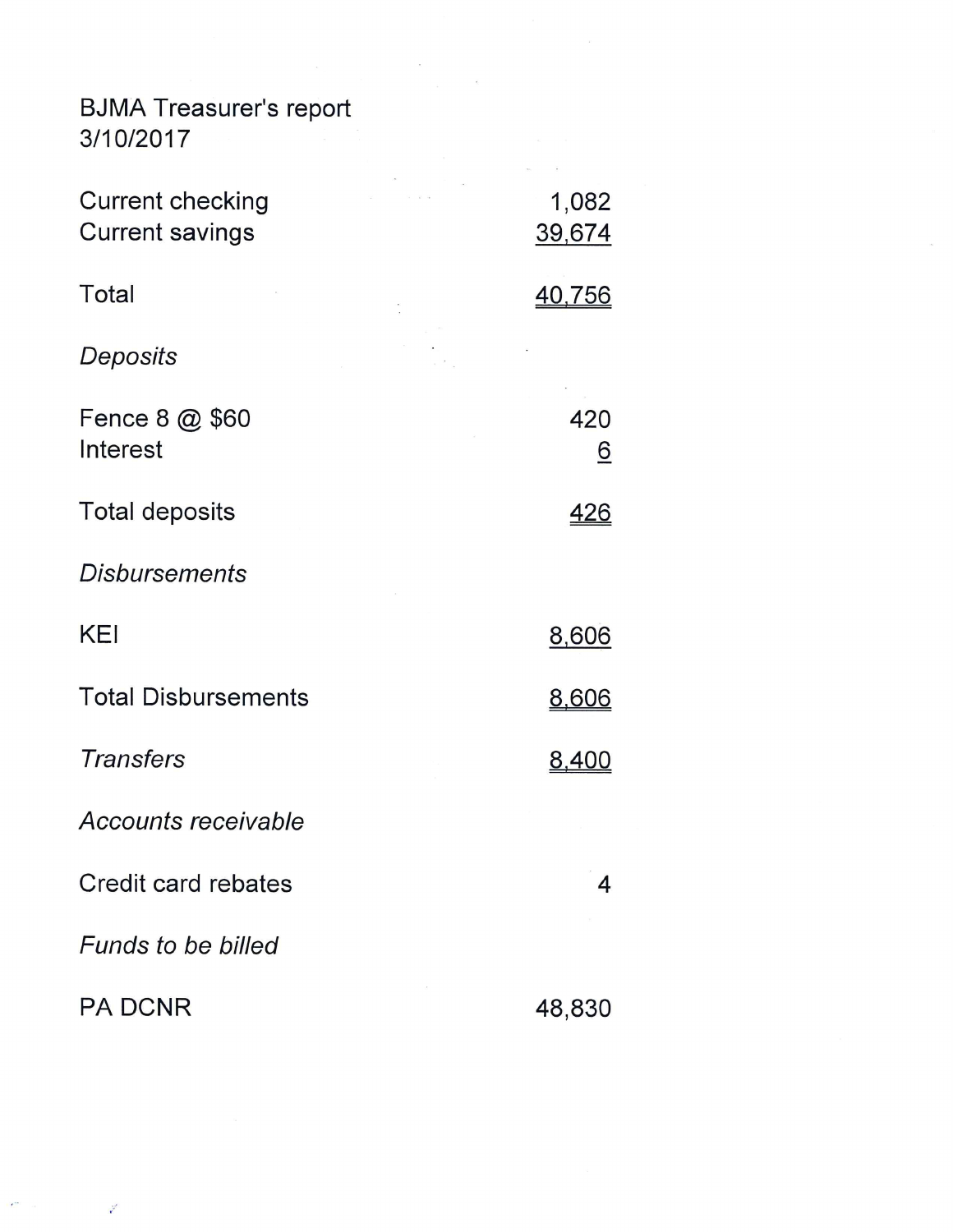Draft, 3/9/17

BHT Maintenance Work Days (1st Saturdays, 9-12)

April 1, May 6, June 3, July 1, August 5, Sept. 2, NO Oct., Nov. 4

# April 1:

Clean leaves and other debris from culverts

- $\bullet$ Elks property, east side, near cherry tree
- Lower part of switchback, west side  $\bullet$
- Spring's property, between bridges, south of turnaround
- Spring's property, near gate to fenced field
- Spring's property, east side of Shober's, near bridge 1

As needed, pick up trash from Smith property to Springs

Mow 2' safety berm on both sides of the trail (where possible) from Smith property to Springs.

Maintain space for native grasses planted at north end

- Mow around big blue stem grass plants  $\bullet$
- Remove encroaching vegetation close to grass plants
- Place new mulch around grass plants  $\bullet$

Maintain space for native grasses planted at switchback

- Mow around little blue stem and Indian grass plants
- Remove encroaching vegetation close to grass plants
- Place new mulch around grass plants  $\bullet$

For living arrowwood viburnums near Elks north entrance

- Place two new stakes on each side  $\bullet$
- Place 3' wire cage around plants and attach to stakes

For redbuds (10) and serviceberry (5) at Elks driveway and between the two driveways

- For taller plants, remove stakes and wire cages around plants  $\bullet$
- As needed, add two new and longer stakes and 5' wire cages  $\bullet$

Pick up from township and install bike racks at Springs Trailhead and Elks pavilion

### Tools:

Mattocks (4); hoes (4); leaf rakes (3); leaf blower (1); walk behind brush hog; post maul (2); stakes (20); 5' chicken wire (100'); plastic wire ties (100'); 4 bags Sakrete; 1 shovel; 1 pick; 1 digging bar; wheel barrow; 2 buckets for water; 8 anchor bolts.